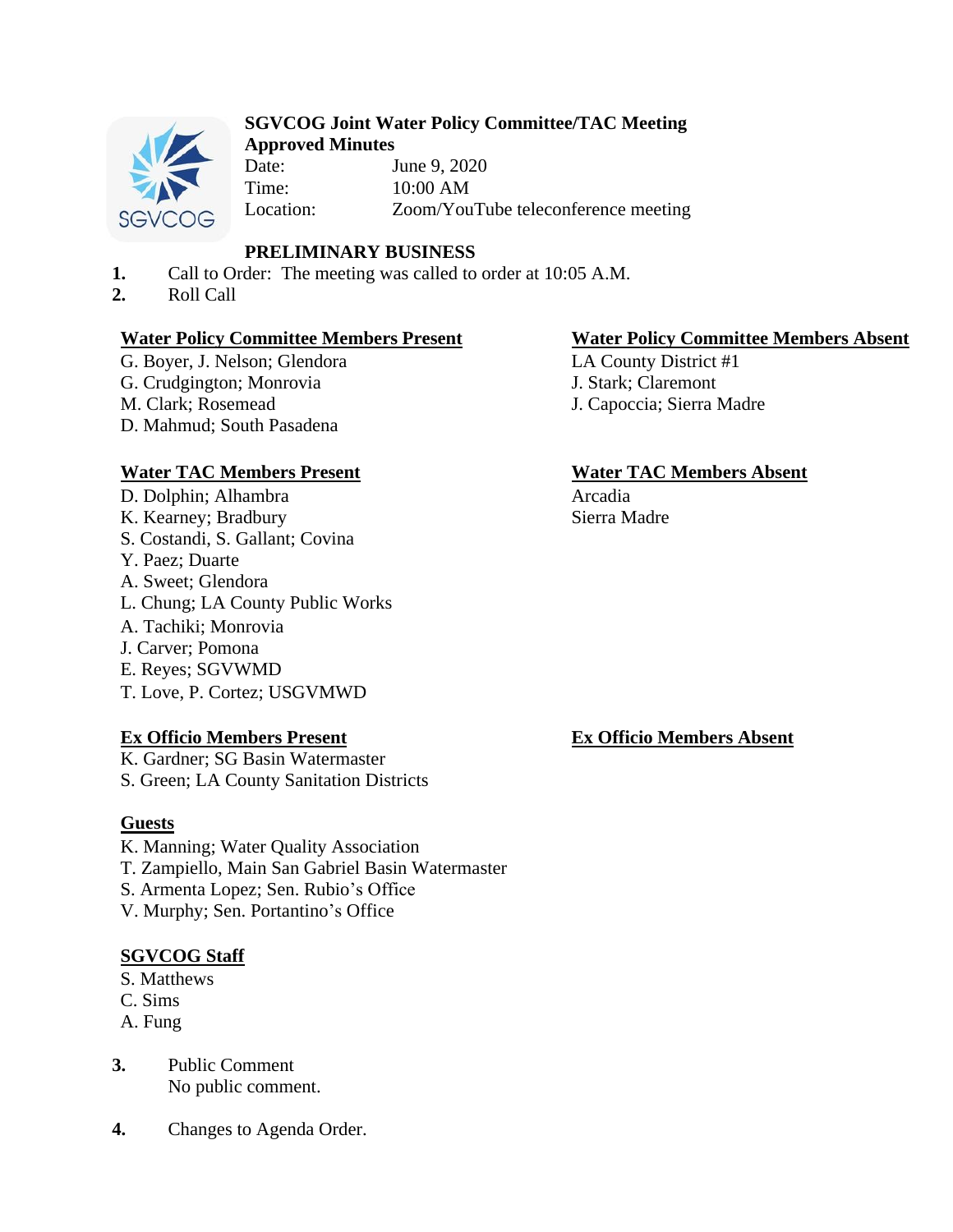No changes to agenda order.

# **CONSENT CALENDAR**

**5.** Water Committee/TAC March Meeting Minutes **There was a motion to approve the consent calendar. (M/S: G. Crudgington/D. Dolphin)**

## **[MOTION PASSED]**

| AYES:           | Glendora; Monrovia; Rosemead; South Pasadena; Alhambra; Bradbury; Covina; |
|-----------------|---------------------------------------------------------------------------|
|                 | Duarte; Glendora; Monrovia; Pomona; LA County Public Works; USGVMWD       |
| <b>NOES:</b>    |                                                                           |
| <b>ABSTAIN:</b> |                                                                           |
| <b>ABSENT:</b>  | Arcadia; Claremont; Sierra Madre; LA County District 1                    |

# **PRESENTATIONS**

**6.** PFAS Contamination and How it Affects the San Gabriel Valley – Kenneth R. Manning, Executive Director, Water Quality Association and Tony Zampiello, Executive Officer, Main San Gabriel Basin Watermaster

K. Manning and T. Zampiello provided a presentation on perfluoroalkyl substances (PFAS) contamination of water and how it affects the San Gabriel Valley. They provided an overview of PFAS chemicals, the history of its manufacturing, where it can be found today, and how to remove it from water systems. They also gave an overview of the governmental and legislative action taken on PFAS. Due to the newfound ability to detect contaminants at parts per trillion levels, agencies can now detect PFAS in drinking water. In 2019, AB 756 (Garcia) passed requiring drinking water systems with PFAS levels at 70 ppt combined to be taken out of service and the State Division of Drinking Water (DDW) lowered Notification Levels (NLs) for PFOA and PFOS to 5.1 ppt and 6.5 ppt respectively. The California Office of Environmental Health Hazard Assessment (OEHHA) set NLs for PFOA and PFOS to lowest levels reliably detected in drinking water using current technologies.

# **ACTION ITEMS**

**7.** H.R. 535 (Dingell) – PFAS Action Act of 2019

There was a discussion on H.R. 535, or the PFAS Action Act of 2019, to address perfluoroalkyl substances (PFAS) contamination. H.R. 535 would require the EPA to publish a maximum contaminant level goal for PFAS and establish national drinking water safeguards for PFAS chemicals. The bill would identify health risks by requiring comprehensive health testing for all PFAS and would issue guidance for first responders to limit their exposures.

**There was a motion for the Water Policy Committee to recommend the Governing Board support H.R. 535.**

**(M/S: M. Clark /D. Mahmud)**

**[MOTION PASSED]**

| <b>AYES:</b> | Glendora: Rosemead: South Pasadena |
|--------------|------------------------------------|
| NOES:        |                                    |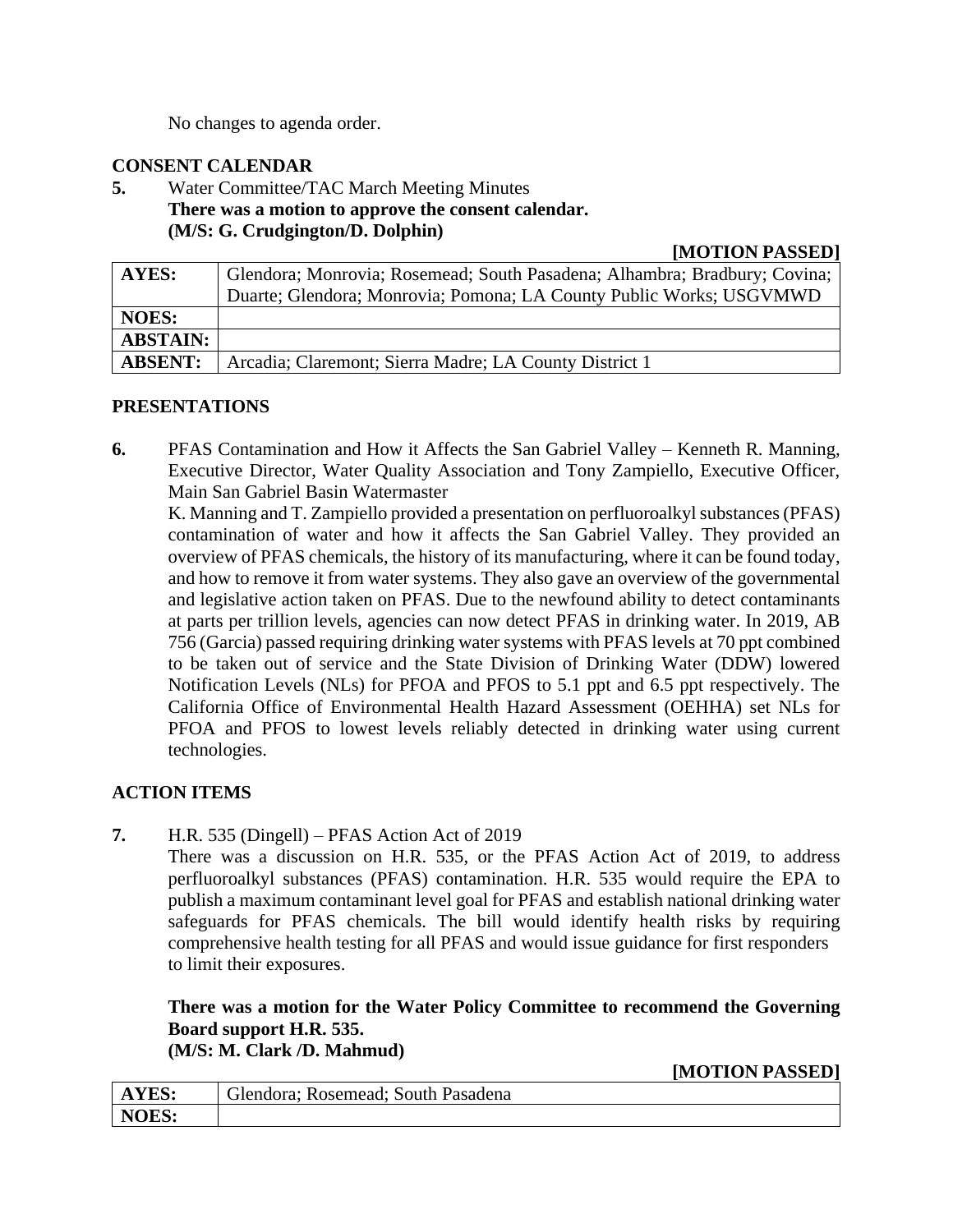| <b>ABSTAIN:</b> Monrovia |                                                              |
|--------------------------|--------------------------------------------------------------|
|                          | <b>ABSENT:</b> Claremont; Sierra Madre; LA County District 1 |

## **The Water TAC abstained from recommending the Governing Board support H.R. 535.**

# **[MOTION NOT PASSED]**

| AYES:          |                                                                                             |
|----------------|---------------------------------------------------------------------------------------------|
| <b>NOES:</b>   |                                                                                             |
|                | <b>ABSTAIN:</b>   Alhambra; Bradbury; Covina; Duarte; Glendora; Monrovia; Pomona; LA County |
|                | Public Works; USGVMWD                                                                       |
| <b>ABSENT:</b> | Arcadia; Sierra Madre                                                                       |

#### **DISCUSSION ITEMS**

- **8.** Safe Clean Water Program Updates
	- a. Program and WASC Updates

D. Dolphin provided updates from the Rio Hondo WASC, which approved its SIP and all projects except for 2 scientific studies, and the Upper LA River (ULAR) WASC, which also approved its SIP. D. Mahmud expressed concern with the ULAR SIP and the funding to LA County for a project that is already completed. T. Love provided an update on the Upper San Gabriel River WASC, which approved its SIP. A. Tachiki recommends members speak during public comment at the Regional Oversight Committee meeting.

b. Call with LA County District Staff

D. Mahmud gave an overview of the call with District staff on concerns with the implementation of the Safe Clean Water program, the need to extend the Round 2 application deadline, the makeup of and vacancy on the Scoring Committee, and the scoring criteria's created bias against the San Gabriel Valley. G. Crudgington noted the need for community support to include local governments.

## c. Round 2 Applications

There was a discussion on the extension of the Round 2 application deadline.

d. Watershed Coordinators

There was a discussion on the need for strong, unbiased watershed coordinators. D. Mahmud asked members to reach out to those who would be strong candidates and encourage them to apply.

e. Fund Transfer Agreements

There was a discussion on the updated fund transfer agreement templates and committees' requested changes that were not addressed in the updated versions. These concerns were primarily related to allowing for WASCs to allocate multi-year fund agreements, timing of annual plan submittal requirements, undispersed fund interest going to the District, and cities and recipients being responsible for funding own audits. D. Mahmud recommends we withhold execution until the agreement templates are further revised.

**9.** SB 205 (Hertzberg) Implementation